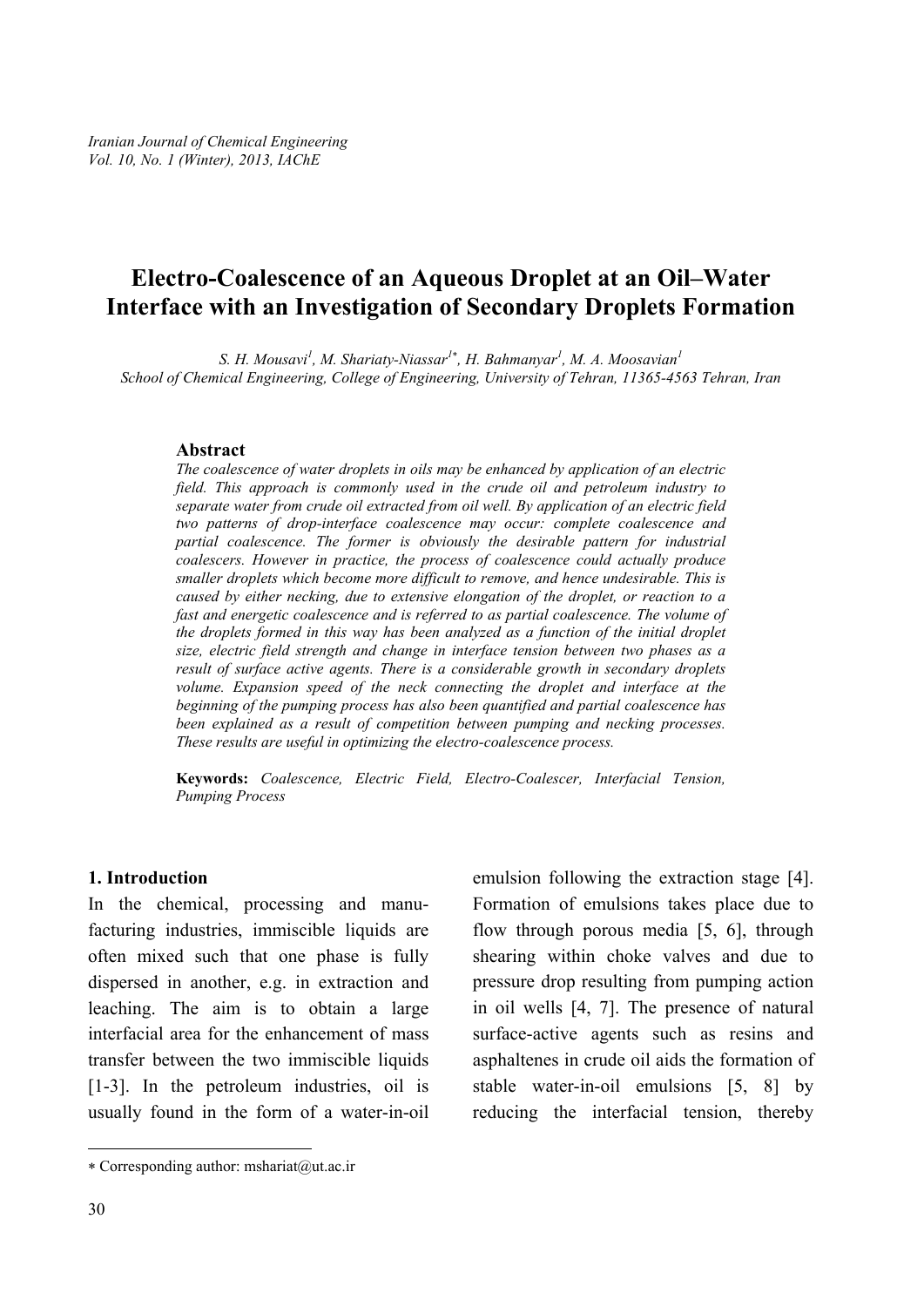promoting dispersion and emulsification of the droplets [9]. Such emulsions, despite being thermodynamically unstable can be kinetically very stable for long periods of time [5] and this is obviously undesirable. During the production life of an oil well, the water content increases with the age of the well [10]. To meet international specifications, and to produce an oil phase of sufficient quality to allow refinement, the oil and water have to be separated with the oil having less than 0.5% water content. Gravity separation is very difficult as the densities of oil and water are close; moreover, the high viscosity of oil makes settling of the aqueous drops too slow. Faster and more effective methods have therefore been developed [11], such as chemical demulsifiers [12], freezing (cryological) technologies [13], hydrocyclones [14], pH adjustment techniques [15], centrifugal settling [16], filtration [15], heat treatment and electrostatic demulsification [17,18]. Of the aforementioned methods, the method utilising high electric fields is based on the phenomenon of enhanced coalescence of aqueous droplets suspended in the insulating oil under the action of an electric field [19]. Most of the commercially available electrocoalescers are large and bulky, because the design is based on slow migration of droplets rather than on the coalescence process. This is due to lack of underlying fundamental knowledge of the governing effects of high electric fields on drop-drop coalescence and drop-interface coalescence [20, 21]. In the absence of an electric field, the coalescence between drops or between a drop and its own homophase in an immiscible liquid medium occurs in several stages [16, 22]. In the first

stage, the drops approach each other (in drop-drop coalescence) or a drop reaches the interface (in drop-interface coalescence) while being separated by a thin film of the continuous phase. The next stage involves the thinning of this film to reduce the interfacial area; the thinning rate is affected by the capillary pressure and disjoining pressure and can be retarded due to the Marangoni effect if surfactant is present [23]. Once the film reaches a critical thickness, any significant disturbance or instability will cause it to rupture and coalescence occurs [22, 24]; film thinning is often the overall controlling step. Applying an electric field, in addition to speeding up the migration process, it enhances the film thinning process significantly, shortening the coalescence time substantially.

However, electro-coalescence suffers from break-up and formation of secondary droplets when either the electric field strength is too high or droplets have grown too large [11, 25-28]. Aryafar and Kavehpour [25, 26] and Blanchette and Bigioni [29] have recently proposed that the above process, referred to as partial coalescence, in the absence of an electric field may be described by Ohnesorge Number,  $Qh = \mu / (r \rho \sigma)^{0.5}$ , where  $\mu$  is viscosity of dispersed phase,  $r$  is the radius of the drop,  $\rho$ is density and  $\sigma$  is interfacial surface tension. For *Oh* > 1 full coalescence occurs and for *Oh*<*1* only partial coalescence takes place.

#### **2. Scope of the present work**

Separation of water-in-oil emulsions becomes increasingly difficult with decreasing aqueous droplets size. Formation of secondary droplets by partial coalescence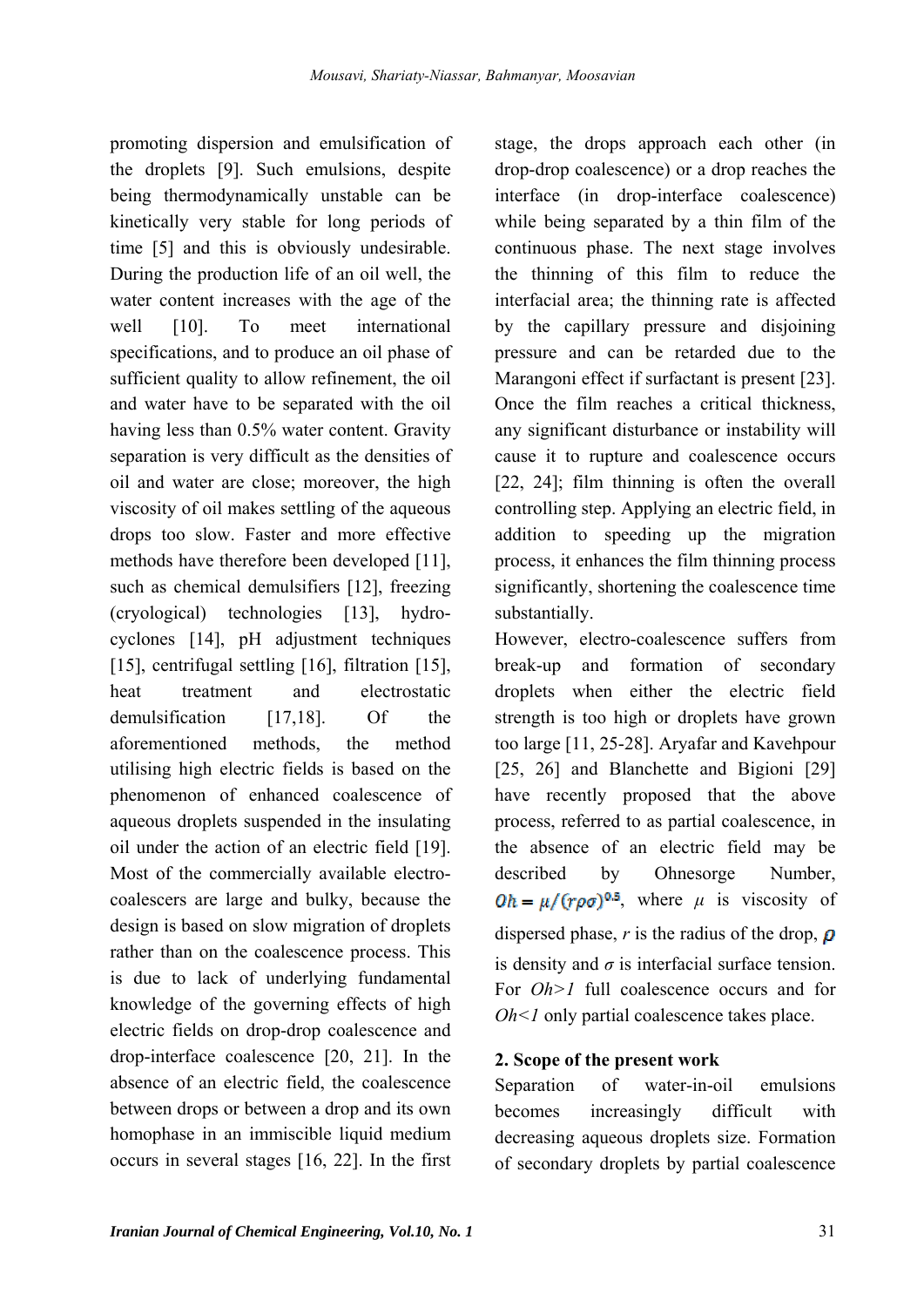causes problems, leading to decreased separation efficiency due to the smaller droplet sizes. Therefore preventing these secondary droplets from forming in the first instance would be beneficial. In this work we report our observations on the formation of secondary droplets during electrocoalescence of primary droplets. The effects of the most important factors, i.e. primary droplet size, interfacial tension and electric field strength are analysed. Also, we have made a closed observation on a single aqueous droplet partial coalescence.

### **3. Experimental set-up and procedures**

The experimental cell used in this work is shown in Fig. 1. The cell was made of Perspex to facilitate visualisation of the phenomenon. The electrodes were polished brass plates with dimensions of 90 mm  $\times$  25 mm. The high voltage electrode was attached to the upper part of the cell, which was set at  $51\pm0.5$  mm from the grounded electrode in this work. The Perspex block had a thickness of approximately 6 mm. There is a small hole through the mid-point of the upper part of the cell and brass plate to allow a hypodermic needle to pass through it. The needle, attached to a syringe (Hamilton micro-liter syringe) was used to produce small aqueous droplets in the cell. The hypodermic needle was grounded in order to produce uncharged drops. The high voltage electrode was connected to a positive polarity high voltage direct current source (TREK 20/20C). The bottom electrode was grounded. A highspeed digital video camera (Photron FASTCAM SA5), equipped with a micro lens (NAVITAR 12× Zoom Lens) was used to observe the phenomena during the dropinterface coalescence. This camera was used with a frame speed of 20000 fps. The video camera was focused on the centre of the liquid-liquid interface. A halogen lamp (Dedolight DLHM4-300) with four flexible fibre optic heads was used for lighting; the intensity of the lighting could be accurately adjusted to facilitate focusing.



**Figure 1.** Test Cell [30].

De-ionized water was used as the dispersed phase, while the continuous phase was sunflower oil (obtained from Morrisons, UK Ltd). The properties of the liquids used in this research and interfacial tension values for solutions are given in Tables 1 and 2 respectively.

The conductivity was measured using a conductivity meter, Model 470 from JENWAY Products Inc. The voltage applied to the upper electrode was between 1 kV to 11 kV. The current was measured using an electrometer, Model 6514 from Keithley Instruments. The current-applied voltage relationship for sunflower and the solutions including Span 80 followed Ohm's law as can be seen in Fig. 2.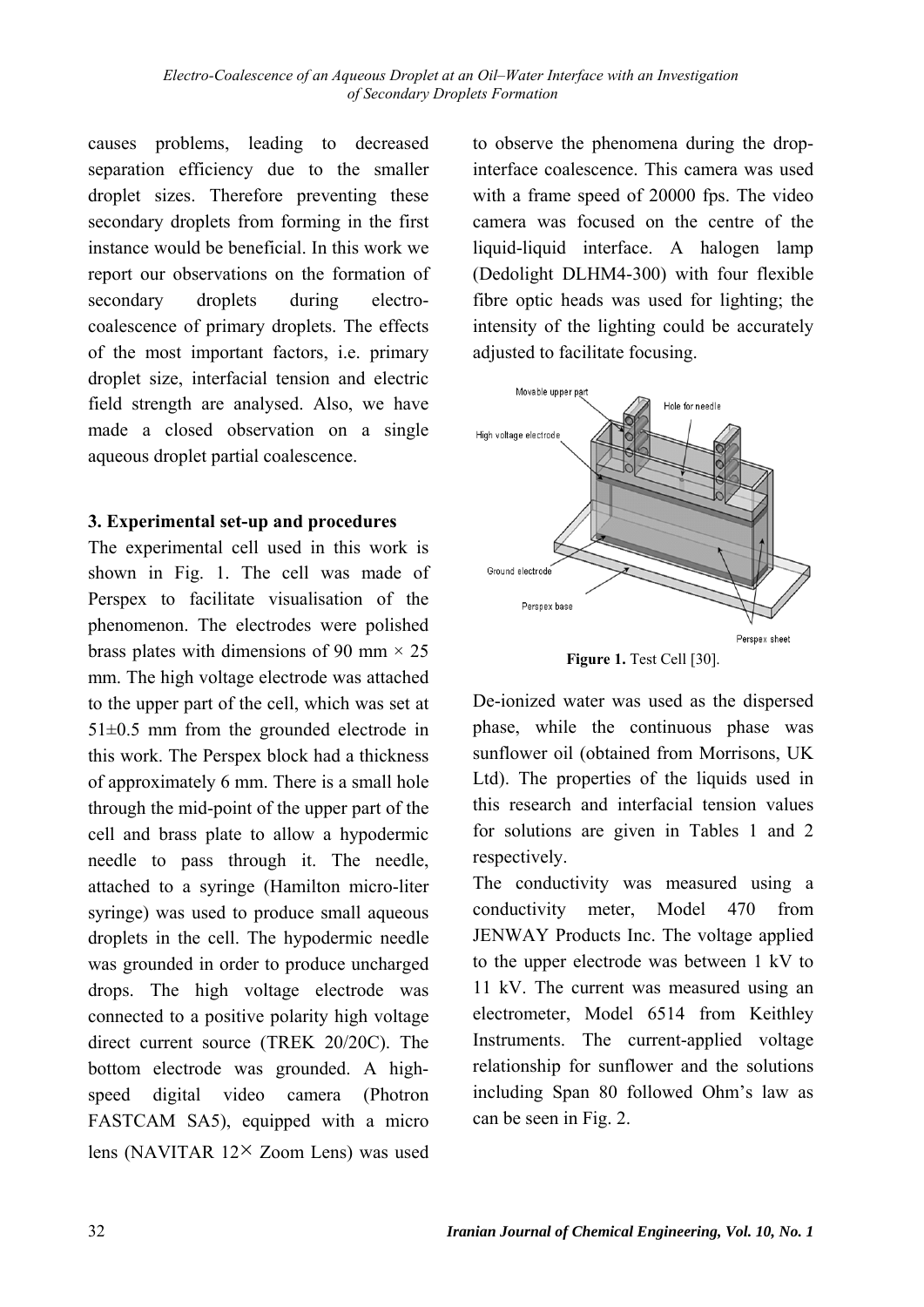| Liquids                     | Conductivity          | <b>Viscosity (mPa.s)</b> | Density $(kgm-3)$ | <b>Dielectric</b> |
|-----------------------------|-----------------------|--------------------------|-------------------|-------------------|
|                             | $(\mu Sm^{-1})$ (±5%) | $(\pm 5\%)$              | $(\pm 5\%)$       | Constant          |
| Dejonised water             | 5.49                  | 1.00                     | 1000              | 80                |
| Sunflower oil               | $7.62\times10$        | 46.5                     | 922               | 4.9               |
| $1$ g/l Tween 20            | 10.2                  | $\approx 1.00$           | $\approx 1000$    | $\approx 80$      |
| $1 \text{ g}/1 \text{ SDS}$ | 242                   | $\approx 1.00$           | $\approx 1000$    | $\approx 80$      |
| $1$ g/l Span 80             | $3.2\times10$         | $\approx$ 46.5           | $\approx 922$     | $\approx$ 49      |

**Table 1.** The properties of the liquid used in the experiments.

**Table 2.** Interfacial tension.

| Liauids                                               | Interfacial Tension <sup>a</sup> (mN m <sup>-1</sup> ) |  |  |
|-------------------------------------------------------|--------------------------------------------------------|--|--|
| Deionised water-Sunflower oil                         |                                                        |  |  |
| 1 g/l Tween 20 in dispersed phase- Pure sunflower oil |                                                        |  |  |
| g/l SDS in dispersed phase- Pure sunflower oil        |                                                        |  |  |
| Deionised water-1 g/l Span 80 in Sunflower oil        |                                                        |  |  |

<sup>a</sup>Interfacial tension measured at 21 $\mathrm{^{0}C}$  and 1 atm.



**Figure 2.** Satisfaction of Ohm's law.

Liquid viscosity was measured using Bohlin CVO rheometer (Malvern Instruments, UK). The density was measured using a volumetric flask. Interfacial tension was measured according to a technique based on the pendant drop method, using a contact-angle measuring instrument, EasyDrop from Kruss GmbH. The densities of sunflower oil and de-ionized water are quite close; this facilitates experimentation because it allows water droplets to fall slowly towards the liquid-liquid interface, thus giving sufficient time to manage the recording process. Water droplets of different sizes were produced using hypodermic needles in droplet diameter range between 576 µm to 1196 µm. The glassware and needles were cleaned using both acetone and distilled water, this ensured any impurities with the potential to affect the coalescence phenomenon were removed. The droplets were released gently from the needle to avoid oscillation of the droplets and interface, and were then introduced at the middle of the planar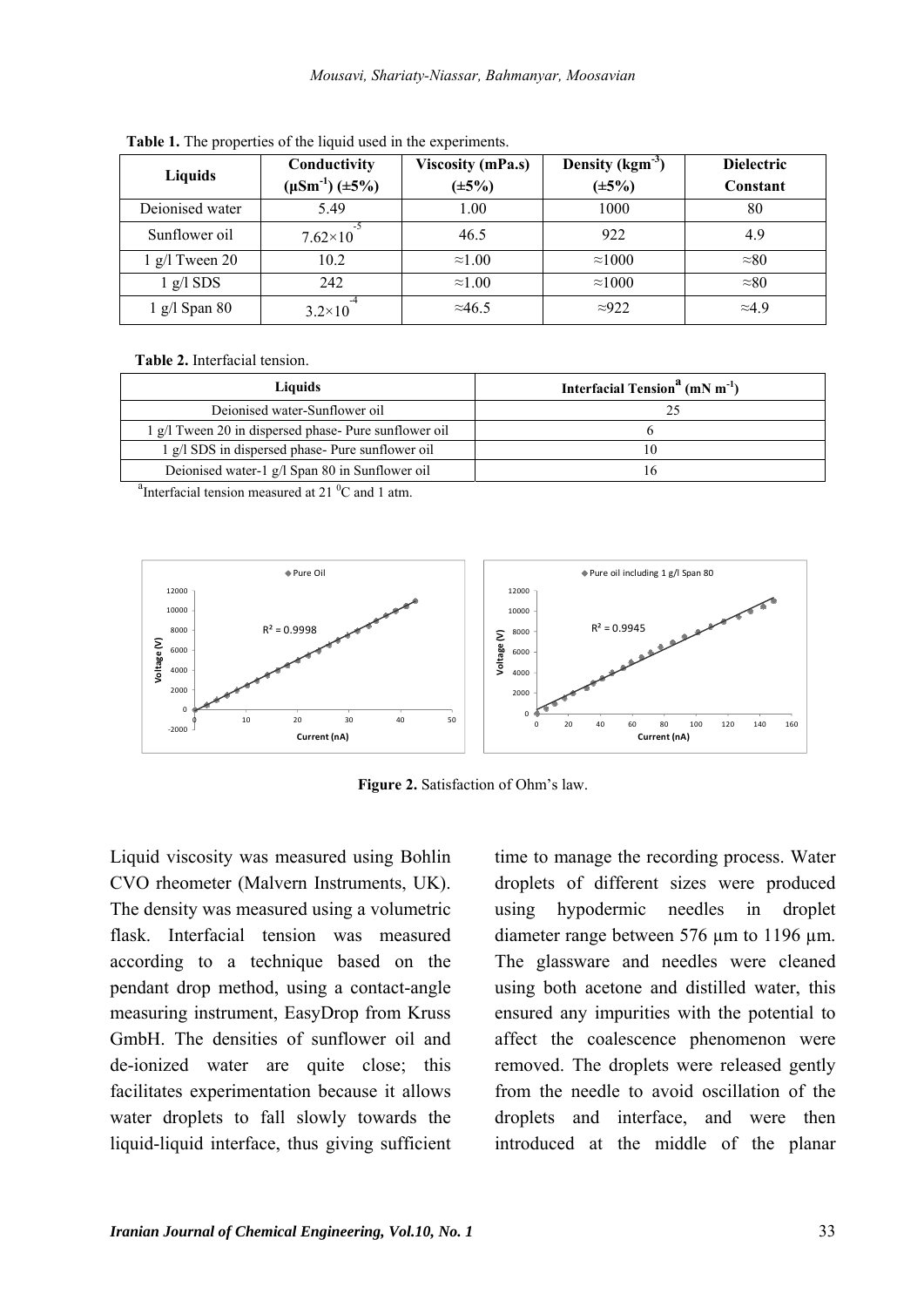interface (sufficiently far from the edge where the interface was curved and the electric field not uniform). The diameter of the droplets was measured with different standard deviation from  $\pm 1\,\mu$ m to  $\pm 4\,\mu$ m by the use of Image-Pro and PFV (Photron Fastcam Viewer ver. 320) software. The diameter of the needle was measured by a microscope and was used for the in-situ calibration of the droplet size and measurements on the screen. The experiments were performed at  $22\pm2~^0C$ .

#### **4. Results and discussion**

### **4-1. The mechanism of drop-interface coalescence under electric field**

The coalescence events of water droplets at an oil/water interface were recorded at 20000 fps and are shown in the sequence of images in Figs 3 and 4.

In these figures, the length scale is the same for all images, facilitating the comparison between the primary droplet and the secondary droplets. The deformation of the droplet and interface before coalescence in the absence of an electric field has been reported previously by Charles and Mason [31] but this is notable only when the drop is resting on the interface. Applying a sufficiently strong electric field results in the local deformation of interface and falling droplet (see Fig. 5(b)). An uncharged droplet subject to an electric field is polarized and when the deformed droplet approaches the deformed interface the electric field strength increases exponentially at small separations to the extent that electroclamping phenomenon becomes operative [32], giving rise to the neck formation as shown in Fig. 5(b).



**Figure 3.** Sequence of a complete coalescence for a droplet of 984±2 µm diameter under electric field strength of 116 V/mm.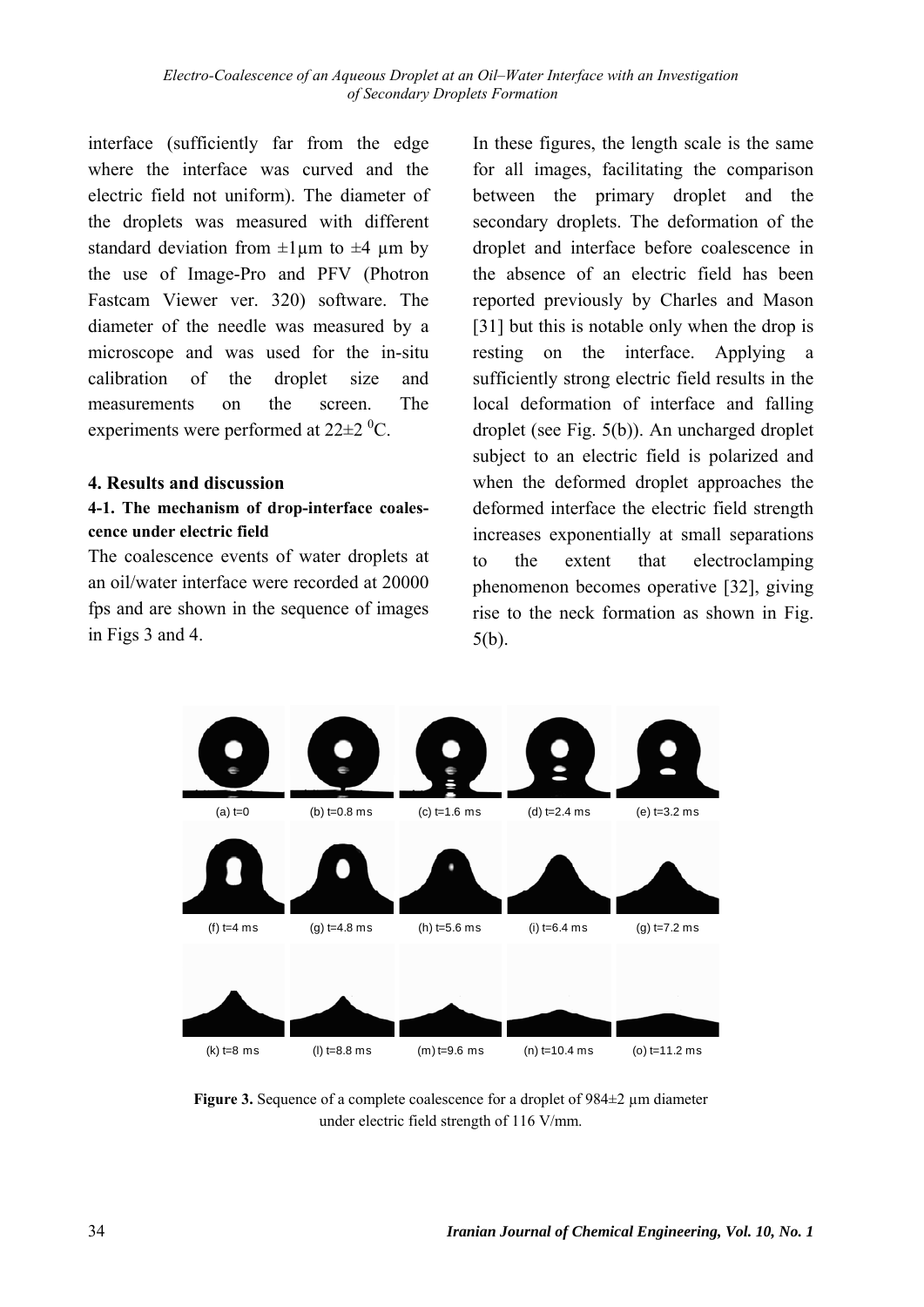*Mousavi, Shariaty-Niassar, Bahmanyar, Moosavian* 



**Figure 4.** Partial coalescence of a droplet of 1196±4 µm diameter under two electric field strengths: (a) 256 V/mm; (b) 373 V/mm.



**Figure 5.** Deformation and start of coalescence of a 1196±4 µm droplet with an interface under the electric field strength of 373 V/mm, showing the formation of a narrow channel.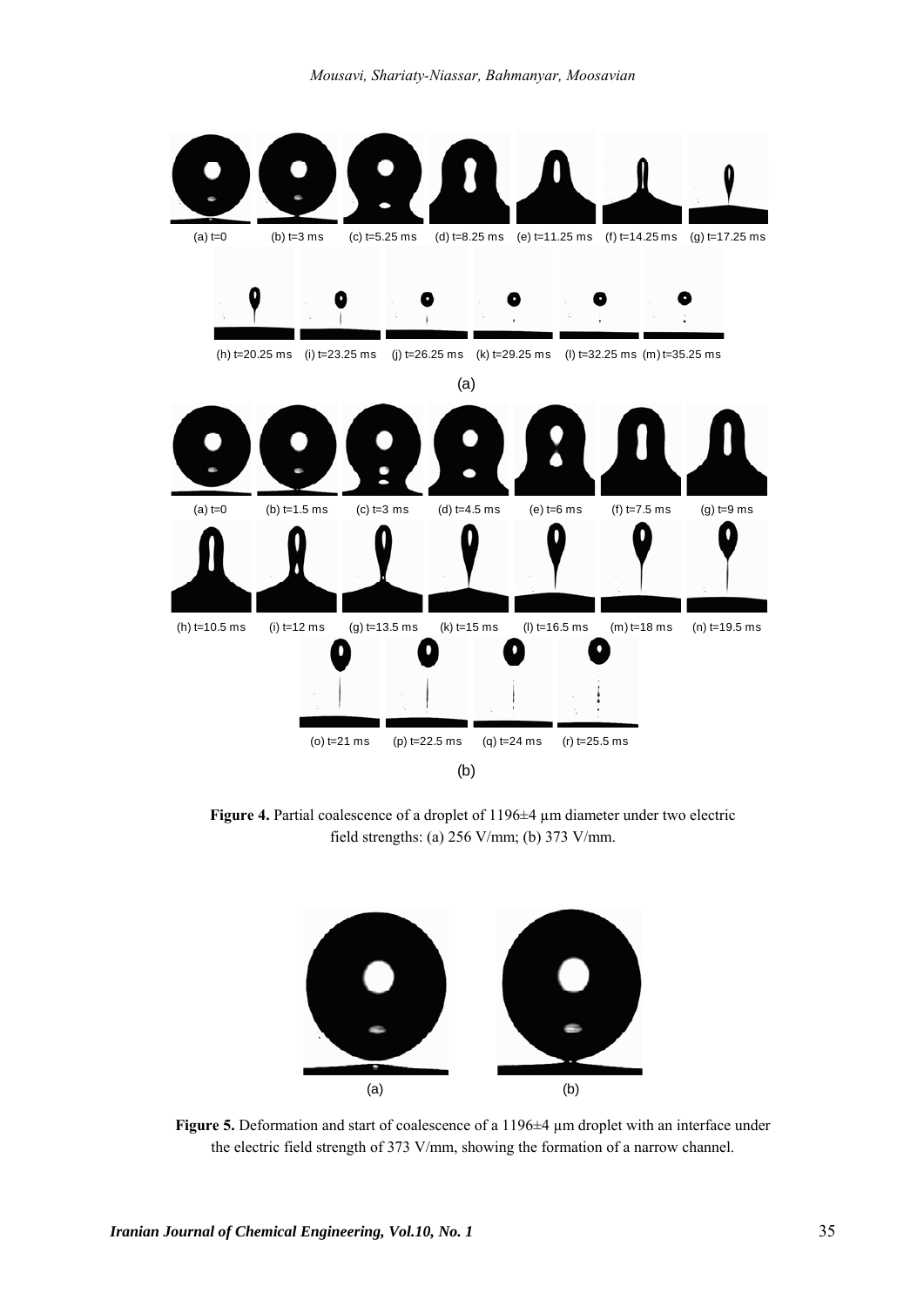The high speed of video recording has made this observation very clear. When the droplet is sufficiently close to the interface (a few micrometers apart) in a time period less than 16 µs the high strength electric field in the gap between the droplet and interface causes clamping between them (Fig. 5(b)), resulting in the formation of a narrow channel. The droplet will now be acquiring the same charge as the adjacent electrode and will be experiencing a repelling Columbic force. For a solid electrode plate, the droplet will be repelled from the electrode. However for an aqueous liquid interface, the surface tension will be pushing the liquid in the droplet into the continuous phase via the channel formed, and rapidly enlarging the neck. It is likely that the current constriction of the electrical clamping process ruptures the thin film (oil phase) between the droplet and the interface. A hole is formed in this way at the interface by which the process of coalescence is initiated. The hole expands very rapidly and the liquid is pumped rapidly into its bulk phase. Two patterns of coalescence are observed here: "complete coalescence" and "partial coalescence", as shown in Figs 3 and 4, respectively. There are two rate processes operating: pumping of droplet into its bulk phase, due to surface tension and necking process. Whether a secondary droplet is formed depends on the dominant process. The predominance of each of these processes, i.e. necking and pumping depends on some parameters and will be discussed later.

**4-2. Complete and partial coalescence patterns**  It can be seen from Fig. 3 that with the start of droplet pumping into its bulk phase, no necking occurs, leading to a complete coalescence pattern. In this coalescence pattern in some stages (Fig. 3. (l) and (m)), the peak of the droplet becomes sharp but finally, as a result of surface tension the process leads to a flat surface without any detached bodies. This means in such a condition the rate of pumping is faster than that of the necking process. Although the droplet experiences a repelling Columbic force by the adjacent electrode, this force is not sufficiently strong (in the case of complete coalescence) to help the occurrence of necking process. Figure 4 shows the pattern of coalescence for droplets subjected to a higher electric field strength than that of Fig. 3, hence a necking process is observed. In Fig. 4(b), as a result of a faster development of the necking process in comparison with Fig. 4(a), the volume of the secondary droplet is bigger. In case (b) the repelling force between the droplet and the interface (after charging) is stronger than that for case (a) because of larger electric field strength and the necking process develops faster detaching a bigger secondary droplet. In both cases (a) and (b) the pumping process is in progress to drain the content of the primary droplet into its bulk phase but the necking process and its rate determine the volume of the secondary droplet. Thus under a given condition leading to a partial coalescence, the necking process and the pumping process are in competition with each other. Another noteworthy point is the difference between the tail length in Fig. 4 (a) and (b). In fact, in most cases when partial coalescence occurs there will be a main secondary droplet with forming a tail (see Fig. 6 for details).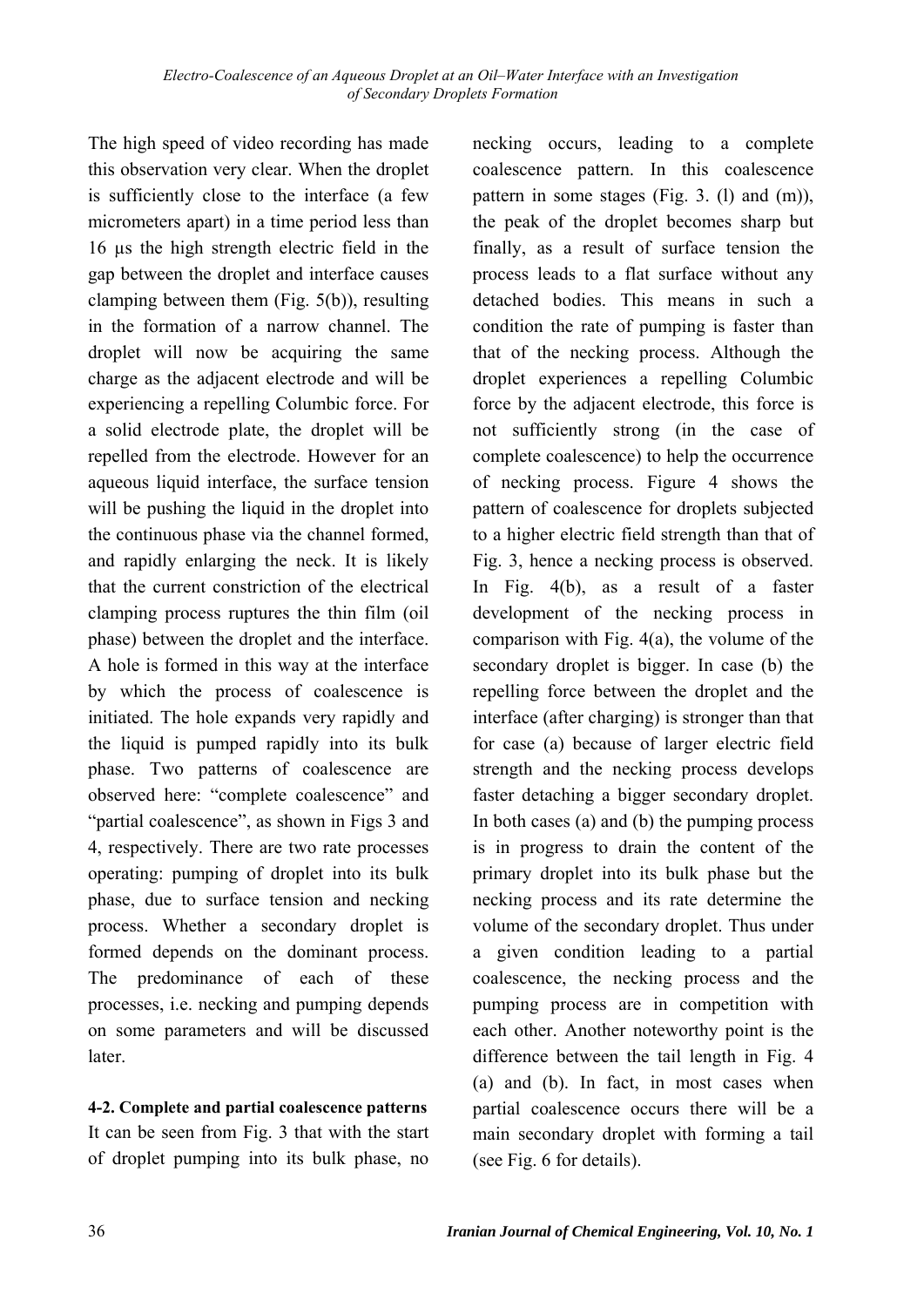

**Figure 6.** Illustration of the main secondary droplet and tail.

In Fig. 4(b) the droplet is subjected to higher electric field strength and the detached body has a longer tail than the other case. The secondary droplet is moving upwards, stretching the neck even further before it is broken into several much finer droplets entering the continuous phase (oil phase). In conclusion these two strong electric fields are detrimental for efficient electro-coalescers.

### **4-3. Factors affecting the volume of the secondary droplet**

High speed video observations indicate that three parameters are influential in determining the coalescence pattern: droplet size (d), electric field strength (E) and the height of falling droplet from interface  $(\lambda)$ . In this work the dispersed phase is deionised water and does not contain any surfactants which could affect the interfacial tension.

### **4-3-1. The effect of primary drop size and electric field strength**

In the presence of an electric field and under the influence of some other parameters (discussed later), the coalescence of single droplets with the interface usually results in the formation of secondary droplets: one main one and a number of very fine ones, with the latter appearing as a tail following the main secondary droplet (Fig. 6.). In this work, the total volume of all the secondary droplets has been measured. For these measurements it has been assumed that the shape of the droplets is symmetric around the axis passing through the droplets center, parallel to the direction of the electric field. The secondary droplets that form have enough time to return to a symmetric ellipsoidal shape from an asymmetric elongated shape and hence the volume of such bodies is easier to calculate.

Fig. 7 (a) and (b) shows the effect of primary drop size on the formation of secondary droplets volume under the action of various electric fields. The total volume of the secondary droplets has been normalized with respect to the initial drop volume. The data are for the electric field strengths in the range 116-373 V/mm, where it is observed that the ratio of volumes is relatively independent of the primary drop size at least in low electric field strength.

The data of Fig. 7 are replotted in terms of the electric field strength in Fig. 8 to show its effect. At low electric field strengths, the secondary droplet formation is small and insensitive to the droplet size. However, at higher field strength some dependency on droplet size is observed.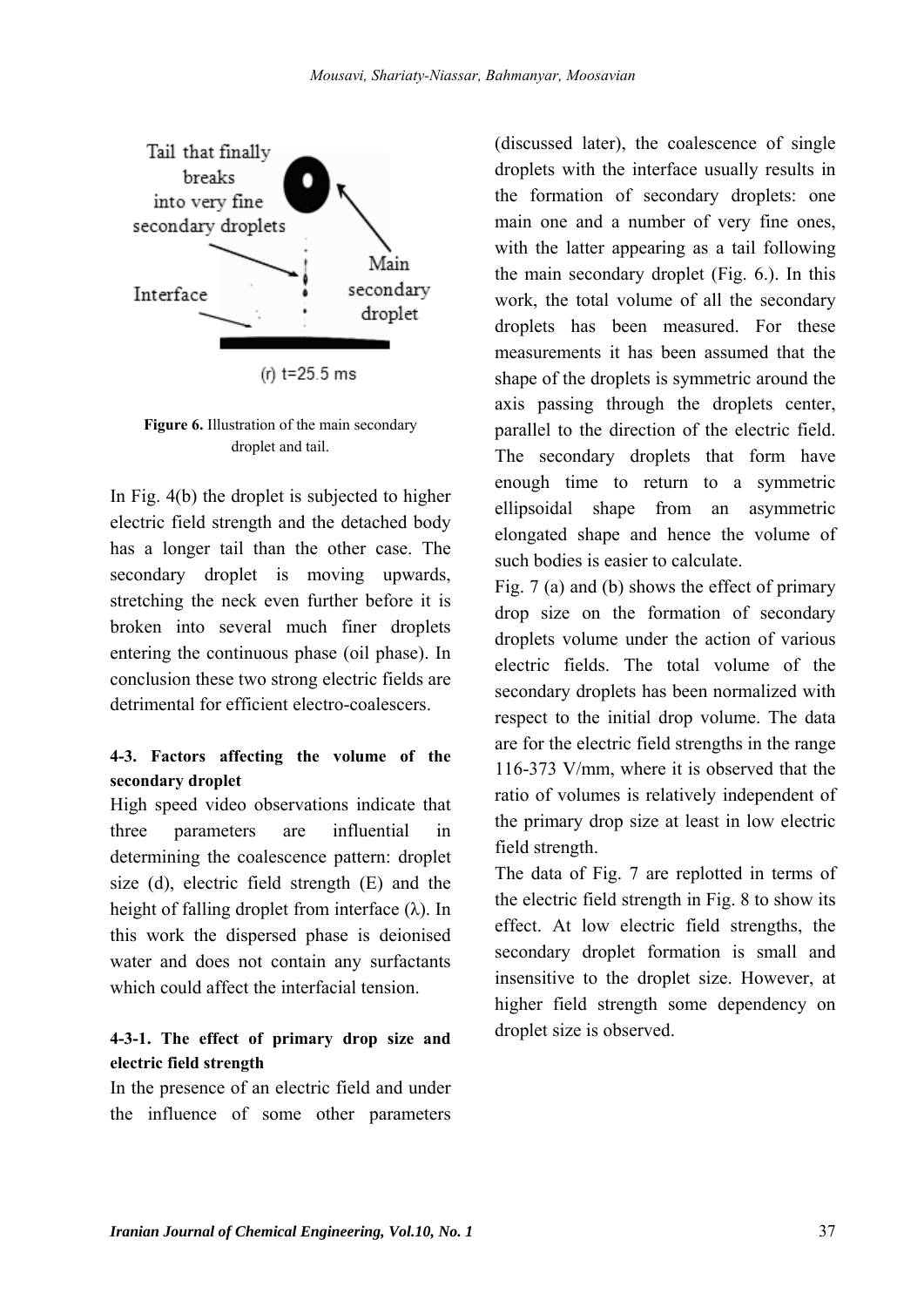*Electro-Coalescence of an Aqueous Droplet at an Oil–Water Interface with an Investigation of Secondary Droplets Formation* 



**Figure 7.** Effect of primary droplet diameter for a constant  $\lambda = \lambda = 200 \pm 14 \mu$  m (a) Secondary droplets volume as a function of the primary droplet diameter (b) Normalized secondary droplets volume as a function of the primary droplet volume.



**Figure 8.** Effect of electric field strength for a constant  $\lambda = \lambda = 200 \pm 14 \mu m$  (a) Secondary droplets volume as a function of electric field strength (b) Normalized secondary droplets volume as a function of electric field strength.

Eow et al. [30] have shown that by increasing the electric field strength the deformation of a given droplet size increases. As shown in Fig. 9 and Table 2, by increasing the strength of electric field from 186 V/mm to 373 V/mm the deformation of the droplet with the diameter of  $984\pm2$  µm has increased and the side of droplet close to the interface becomes more elongated locally under higher electric fields. The deformations in Table 2 are the ratio of the major to minor diameters of the drop

As the narrow channel forms between droplet and interface the pumping process competes with the necking, with the latter brought about by the change in droplet polarity, due to contact, and consequent repelling from the adjacent electrode. So the pumping process is not able to overcome the necking process. In this state and for a given droplet size and falling height, the volume of detached body in a higher electric field will be bigger than that for lower electric fields.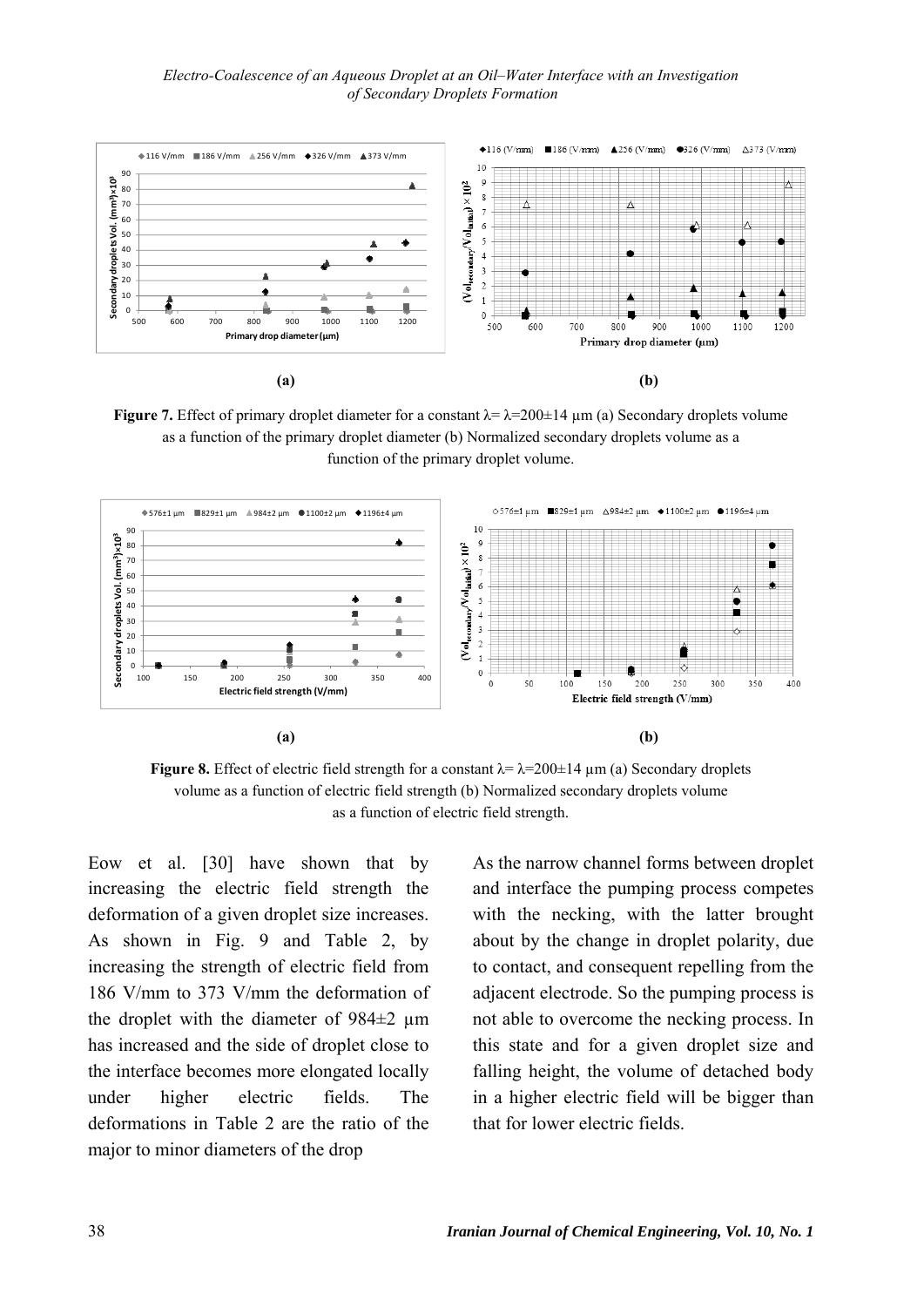

**Figure 9.** Different deformations degree for the same droplet diameter of 984±2 µm under different electric field strength.

Table 3. The deformation of the droplet with diameter of 984 $\pm$ 2 µm under different electric field strength quantitatively.

| Electric Field Strength (V/mm)             | 186  | 256  | 326 | $\sim$ $\sim$ $\sim$<br>ں ر |
|--------------------------------------------|------|------|-----|-----------------------------|
| Deformation degree $(d_{major}/d_{minor})$ | .058 | .075 |     |                             |

#### **4-3-2. Addition of surface active agents**

Adsorption of surfactants at water-oil interface is very important in terms of dropdrop and drop-interface coalescence time. So-called natural surfactants (e.g., asphaltenes, resins, inorganic particles, etc.) usually present in crude oil emulsion stabilise the water-in-oil emulsions [5, 8, 33] and increase time for separation. Another feature of surfactants that can influence the water in oil emulsion is related to the breakage and formation of the secondary droplets in the presence of surface active agents. Surfactants can significantly intensify the formation of the secondary droplets. In this work several surface active agents including Sodium Dodecyl Sulfate (SDS), Tween 20 (Polyoxyethylene sorbitan monolaurate) and Span 80 have been applied to investigate their effect on the secondary droplets formation. The effect of surfactants presence on secondary droplet formation has been shown in Fig.  $10$  (a) and (b).

Span 80 is highly soluble in oil phase whereas its solubility in the aqueous phase is very small. On the other hand, Tween 20 is

soluble in both aqueous and oil phases but its solubility in the aqueous phase is much higher than that in oil phase, and finally SDS is fully soluble in aqueous phase. The water soluble surfactants i.e. SDS and Tween 20 were added to aqueous phase as 1 g/l and under a specific electric field (232 V/mm); results of the presence of these surfactants have been compared with those for water phase without any surfactants under the same electric field. Also, the oil soluble surfactant was added to oil phase as  $1 \text{ g}/l$  as well but under a lower electric field strength i.e. 116 (V/mm) and the results have been compared with those for oil phase without any surface active agents under the same electric field strength. As it can be seen, addition of the surfactants to water or oil phase causes a significant effect on the formation of the secondary droplets. Under the same electric field strength of 232 (V/mm), by decreasing the interfacial tension from 25 (mN/m) for pure system to 6 (mN/m) for dispersed phase including 1 g/l Tween 20, the volume of the secondary droplets rapidly increases.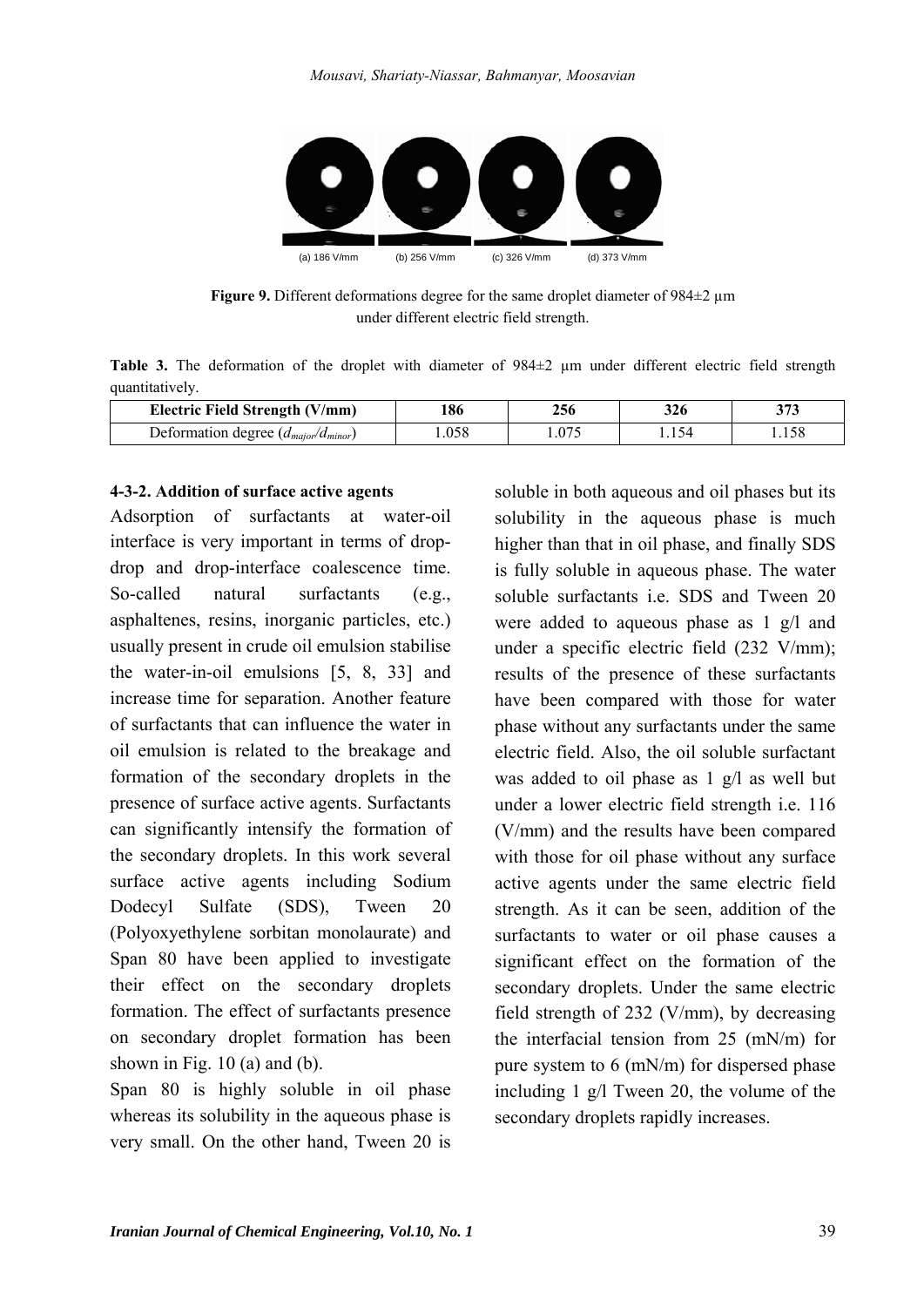

**Figure 10.** The effect of surfactants on the secondary droplets formation Secondary droplets volume as a function of primary droplet size Normalized secondary droplets volume as a function of primary droplet size.

Also, it is observed that for a pure system i.e. in the absence of any surfactant in aqueous and oil phase under the electric field strength of 116 (V/mm), no secondary droplets appear, but by adding just 1 g/l Span 80 into oil phase the secondary droplets start forming. These effects can be explained by the fact that surface active agents modify the interfacial tension as a result of their presence.

Unlike the pure system  $(Fig. 7 (b))$ , Fig. 10 (b) is showing addition of surfactants results in the primary drop size being effective on normalized volume; In fact, the presence of the surfactants in each phase can increase the probability of partial coalescence pattern's occurrence.

#### **4-4. Detailed observation on partial coalescence**

The temporal changes in some characteristic dimensions during coalescence of a single typical droplet are shown in Figs 11 and 12. In Fig. 12, "channel expansion" speed shows the radial change  $(dr_{channel}(t)/dt)$  of the narrow channel connecting the droplet and interface, and the terms "Equator reduction"  $(dr_{\text{equator}}(t)/dt)$  and "Peak falling"  $(dh_{peak}(t)/dt)$  speeds show reduction of equator and falling of peak point of droplet respectively.



**Figure 11.** Characteristic dimensions to monitoring the speeds.



**Figure 12.** Speed of the channel expansion, equator deduction and peak falling for a drop with diameter 984±2 µm under 373 V/mm.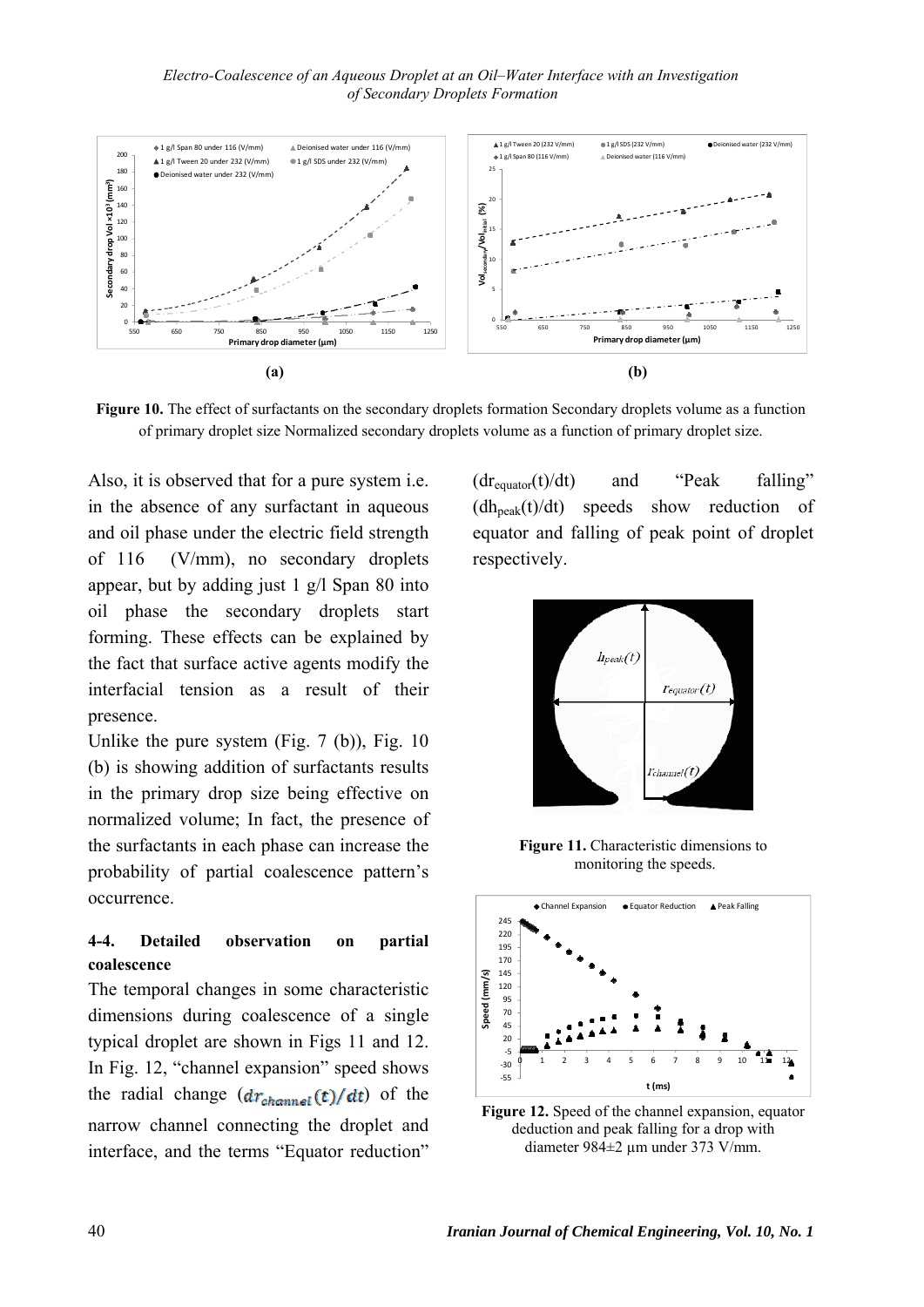To qualitatively understand the pumping and necking behavior at partial coalescence of a single droplet, these three speeds can be studied at the same time. At the first of coalescence phenomenon, channel expansion speed is rather high and its value is about 245 mm/s; this means after a few milliseconds of coalescence starting (after about 4 milliseconds), the channel diameter expands as the primary droplet diameter. In fact, this high speed of channel expansion points out a process called instantaneous rupture of the thin film between droplet and interface and then drainage of the droplet content into bulk phase. But this high speed of channel expansion exits just in the initial moment and reduces rapidly as after 6 ms of coalescence it reaches 78 mm/s showing about 68% reduction in expansion speed. This continuous and rapid reduction in channel speed implies that there is a considerable negative acceleration and according to Newton's second law of motion it represents a driving force causing channel expansion. Driving force to progress the expansion of channel is surface tension force trying to drive droplet content into bulk phase. Negative acceleration implies the driving force is reducing fast and in fact the maximum driving force exists at the start of the process. On the other hand, focusing attention on two other speeds i.e. equator reduction and peak falling shows there is no change in these two points till 0.7 msec and only after this time do they start to vary. This observation means in this time period there is mass flow into the droplet; the source for this mass flow can be supplied from bulk phase under the droplet. By considering the trend of equator reduction and peak falling speeds,

following a short time of stagnation till 0.7 ms, there is first an increasing and then decreasing trend till these two speeds reach zero value. There are two important points here: firstly, the value of these two speeds is considerably lower than expansion speed. The expansion speed is related to the pumping process but the peak falling can qualitatively describe the necking process; implying relative predominance and importance of the pumping process in comparison with necking process at the beginning of the partial coalescence process. After 10.2 ms of the start of the partial coalescence phenomenon both speeds become negative, meaning that the speeds are in inverse trend. From this point the necking process overcomes pumping process which results in detaching the secondary droplet from primary droplet coalescing with interface. In Fig. 13, the expansion speed has been shown for three different electric field strengths:



**Figure 13.** Channel expansion speed of a drop with diameter 984±2 μm for three different electric field strengths.

It can seen by increasing the strength of the electric field the channel expansion speed reduces, this result is consistent with the results observed in Fig. 8, which shows by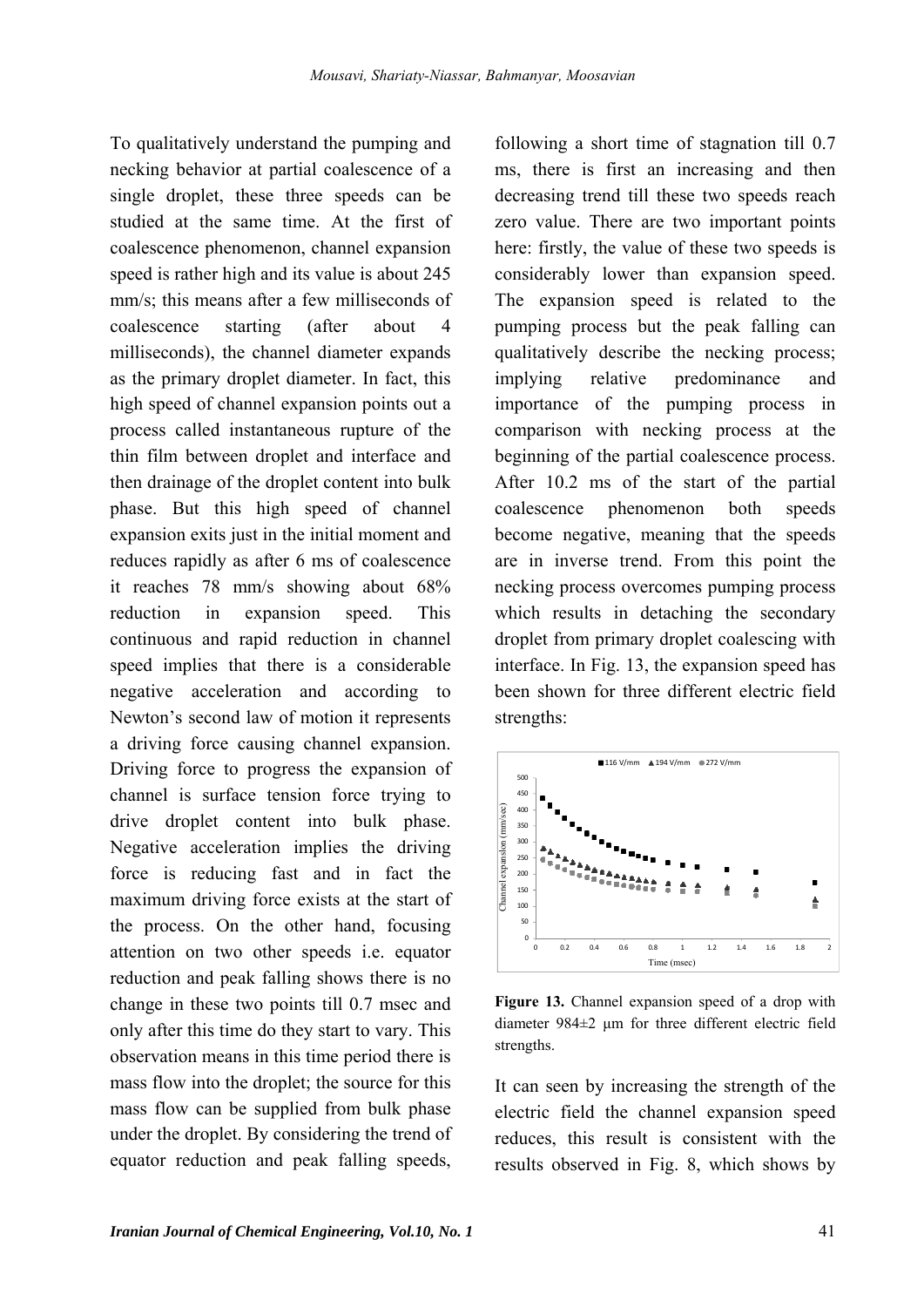increasing the electric field strength the volume of the secondary droplets increases as well; after contact between primary droplet and negatively charged interface whole droplet obtains negative charge; the more electric field strength the more attractive force on the negative droplet in the electric field; this attractive force decreases the mass flow from droplet to the homophase meaning the weakness of the pumping process in comparison with the necking process. In brief, by increasing the electric field the importance of the necking process increases and this causes a higher volume of secondary droplets to detach.

### **5. Conclusions**

In the coalescence process of an aqueous droplet with a planar interface in the presence of an electric field two patterns of coalescence are observed: full coalescence and partial coalescence. In the latter case, the process itself produces secondary droplets: one main droplet and a number of much finer ones. The factors affecting the formation of secondary droplets are electric field strength and interfacial tension. Normalizing the total volume of the secondary droplets formed with respect to the initial drop volume, it is observed that the ratio of volumes is relatively independent of the primary drop size for pure system containing no surfactants for the electric field strengths in the range 116-256 V/mm; only at high field strengths some dependency on droplet size is observed. The volume of the secondary droplets clearly increases in the presence of water and oil soluble surfactants under electric field strength of 232 V/mm. The effect of the electric field stress is intensified

in the presence of surfactants due to lower interfacial tension. Two key processes are involved in the formation of the secondary droplets, necking and pumping. A mutual interaction between these two processes can determine total volume of secondary droplets.

## **References**

- [1] Dreher, T. M., Glass, J., O'Connor, A. J. and Stevens, G.W., "Effect of rheology on coalescence rates and emulsion stability", AIChE Journal, 45, 1182-1190, (1999).
- [2] Hartland, S., Yang, B. and Jeelani, S. A. K., "Dimple formation in the thin film beneath a drop or bubble approaching a plane surface", Chemical Engineering Science, 49, 1313-1322, (1994).
- [3] Godfrey, J. C. and Slater, M. J., Liquid-Liquid extraction equipment, Wiley, London, (1994).
- [4] Eow, J. S. and Ghadiri, M., "Drop-drop coalescence in an electric field: The effects of applied electric field and electrode geometry", Colloids and Surfaces A: Physicochemical and Engineering Aspects, 219, 253-279, (2003).
- [5] Frising, T., Noik, C. and Dalmazzone, C., "The liquid/liquid sedimentation process: from droplet coalescence to technologically enhanced water/Oil emulsion gravity separators: A review", Journal of Dispersion Science and Technology, 27, 1035 -1057, (2006).
- [6] Sjö blom, J., Aske, N., Harald Auflem, I., Brandal, Ø., Erik Havre, T., Sæ ther, Ø., Westvik, A., Eng Johnsen, E. and Kallevik, H., "Our current understanding of water-in-crude oil emulsions: Recent characterization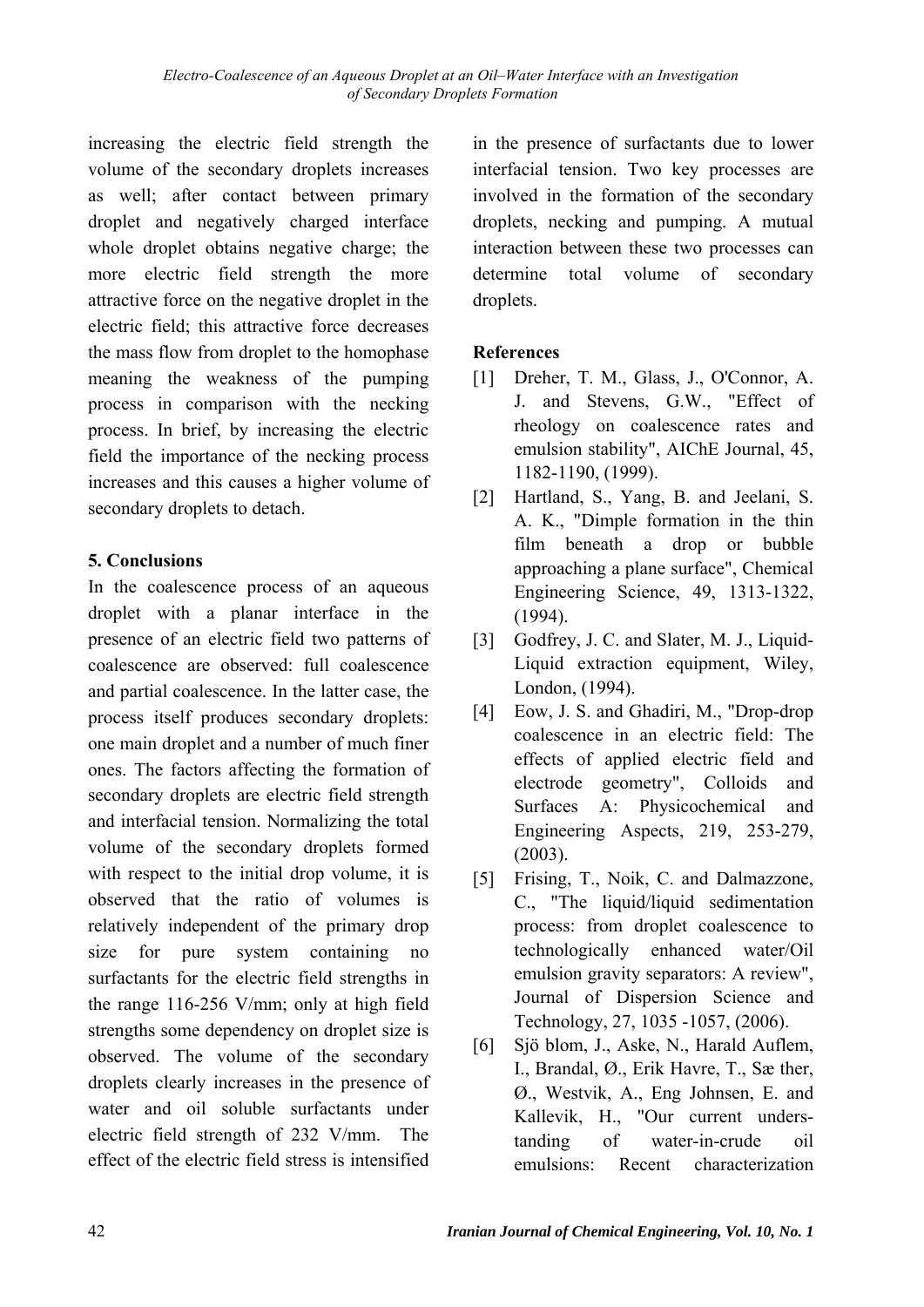techniques and high pressure performance", Advances in Colloid and Interface Science, 100-102, 399-473, (2003).

- [7] Chiesa, M., Ingebrigtsen, S., Melheim, J. A., Hemmingsen, P.V., Hansen, E. B. and Hestad, Ø., "Investigation of the role of viscosity on electrocoalescence of water droplets in oil", Separation and Purification Technology, 50, 267-277, (2006).
- [8] Whitby, C. P., Fornasiero, D. and Ralston, J., "Effect of oil soluble surfactant in emulsions stabilised by clay particles", Journal of Colloid and Interface Science, 323, 410-419, (2008).
- [9] Kokal, S. L., "Crude oil emulsions: A state-of-the-art review", SPE Production & Operations, 20, 5-13, (2005).
- [10] Urdahl, O., Nordstad, K., Berry, P., Wayth, N., Williams, T., Bailey, A. and Thew, M., "Development of a new, compact electrostatic coalescer concept", SPE Production & Operations, 16, 4-8, (2001).
- [11] Eow, J. S., Ghadiri, M. and Sharif, A. O., "Electrostatic and hydrodynamic separation of aqueous drops in a flowing viscous oil", Chemical Engineering and Processing, 41, 649- 657, (2002).
- [12] Mohammed, R. A., Bailey, A. I., Luckham, P. F. and Taylor, S. E., "Dewatering of crude oil emulsions 3. Emulsion resolution by chemical means", Colloids and Surfaces A: Physicochemical and Engineering Aspects, 83, 261-271, (1994).
- [13] Boysen, J. E., Harju, J. A., Shaw, B., Fosdick, M., Grisanti, A. and Sorensen, J. A., The current status of commercial deployment of the freeze thaw

evaporation treatment of produced water, SPE/EPA Exploration and Production Environmental Conference, Copyright 1999,Society of Petroleum Engineers, Inc., Austin, Texas, (1999).

- [14] Klasson, K. T., Taylor, P. A., Walker, J. F., Jones, S. A., Cummins, R. L. and Richardson, S. A., "Modification of a centrifugal separator for in-well oilwater separation", Separation Science and Technology, 40, 453 – 462, (2005).
- [15] Lissant, K. J., Demulsification: Industrial application, surfactant science series, Marcel Dekker, New York, (1983).
- [16] Sun, D., Jong, S. C., Duan, X. and Zhou, D., "Demulsification of water-inoil emulsion by wetting coalescence materials in stirred- and packedcolumns", Colloids and Surfaces A: Physicochemical and Engineering Aspects, 150, 69-75, (1999).
- [17] Goto, M., Irie, J., Kondo, K. and Nakashio, F., "Electrical demulsification of W/O emulsion by continuous tubular coalescer", J. Chem. Eng. Jpn., 22, 401-406, (1989).
- [18] Mohammed, R. A., Bailey, A. I., Luckham, P. F. and Taylor, S. E., "Dewatering of crude oil emulsions 1. Rheological behaviour of the crude oilwater interface", Colloids and Surfaces A: Physicochemical and Engineering Aspects, 80, 223-235, (1993).
- [19] Atten, P., Lundgaard, L. and Berg A. G., "Simplified model of electrocoalescence of two close water droplets in oil", Journal of Electrostatics, 64, 550-554, (2006).
- [20] Eow, J. S. and Ghadiri, M., "Electrostatic enhancement of coalescence of water droplets in oil: A review of the technology, Chemical